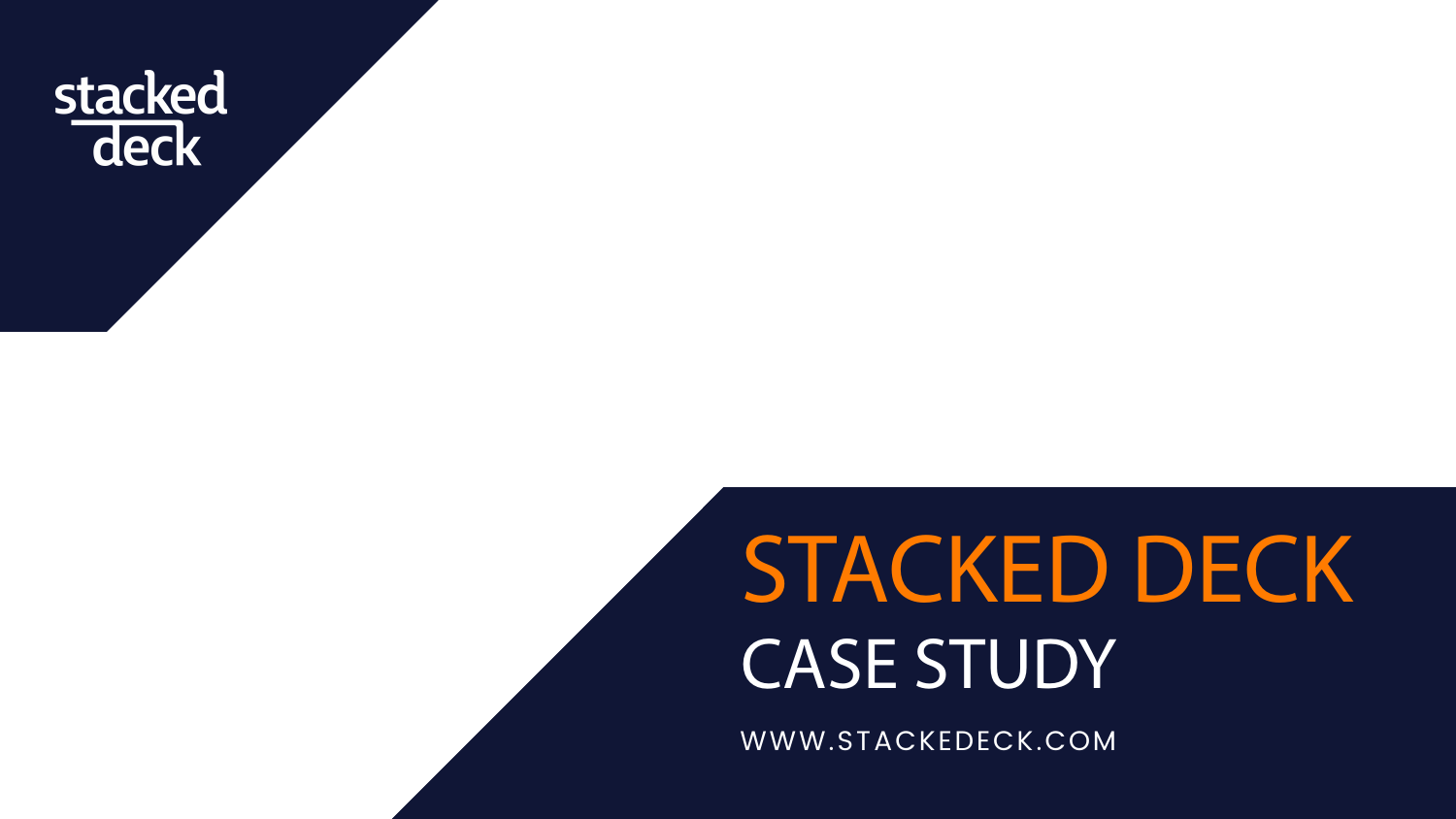# **Intro**

#### **How Stacked Deck Delivers Qualified Leads From Target Markets With a \$0/Month Ad Spend?**

You're not selling products and services; you're selling solutions. Buyers hold all the power in today's marketplace, so it's paramount that you treat what they're saying they need as the solution you're selling. According to Harvard Business Review, buyers need 5-8 touchpoints (calls, texts, emails) to decide whether to make a purchase.\* Luckily, clients will cling to binge-worthy content, so all you have to do is give it to them! Sounds easy enough, right? That's because it is; all you have to do is, do it. Here's how Stacked Deck does it:

\*The higher the cost of the solution you're selling, the more touchpoints are needed to close the sale.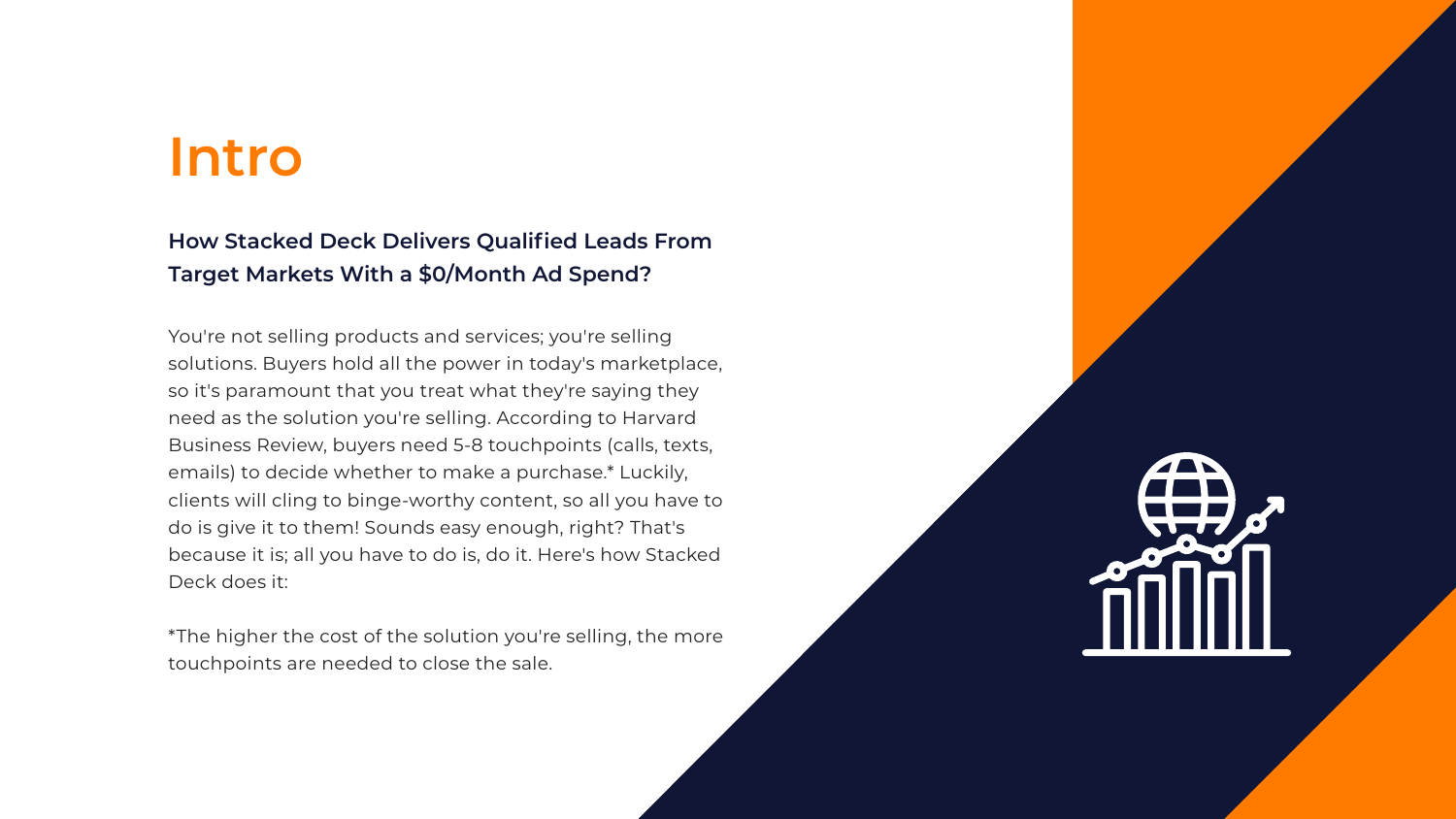## **Sounds Challenging? We Make it Easy**

Stacked Deck's core function as an advertising agency is to make advertising for your business as easy as reciting the alphabet because it is. At a fundamental level, Stacked Deck gives you, the business owner, the tools to make you successful; you're the one who determines whether you are successful or not; any agency that says differently is either lying or doesn't know what they're talking about, guaranteed.

Attracting customers to your business is as easy as making quality, digital content for the world to see. Consumers aren't stupid, and they don't want to be treated like they're dumb. In today's market, individuals make the choices, so it is paramount to your business's success that you care for each customer as if they were your best friend because they are, and they should be.

When properly applied, this takes the form of 1-minute, informational videos on Facebook and Instagram, email and text campaigns that leave buyers wondering if it was an actual person behind the email or not, and easy-to-understand infographics about the solutions you're selling.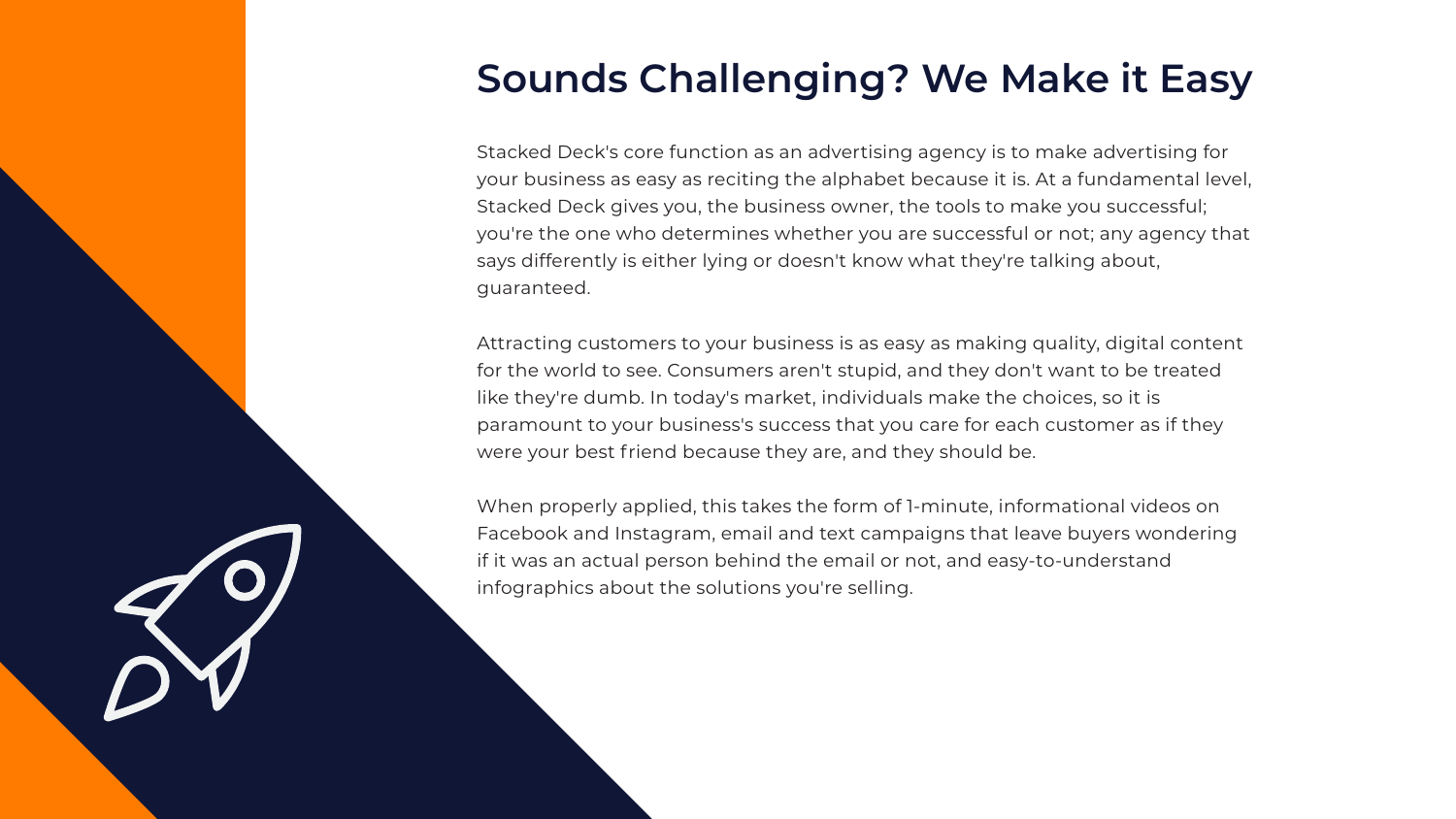Why do we do this (even though it hurts our initial sales numbers)? We do it because if you, the business owner, are not entirely aligned with your goals (your truth), then you are treading water, and, by default, so are we. The first thing we have you do is compile a list of as many (previous and current) clients that you have\*\*. You will notate things like the clients': **age, gender, location, email, phone number, occupation (if you have it), income (if you have it), and any behaviors and/or interests (if you have them)** about the buyer.

When we get that list of clients from you, the magic starts to happen; we turn your data into dollars. Marketing involves creativity, but doesn't it sound so much sweeter when you can back that creativity with numbers? We think so. We start by making picture-perfect target audience profiles, allowing us (Stacked Deck and you) to pinpoint precisely who, what, where, when, and why people are/were purchasing your solution, thus **eliminating (what are potentially) tens of thousands of dollars on market research**.

In Facebook Advertising, we call this (digital) process "Creating Lookalike Audiences (LLA);" the idea is that if you can program your Facebook Ads to use data points like age, gender, location, etc. for target audience acquisition (getting leads), then you will (almost) certainly have easily-successful Facebook Ad Campaigns. We have found that this process also works in the real world, so it's now one of the first things we do for new clients.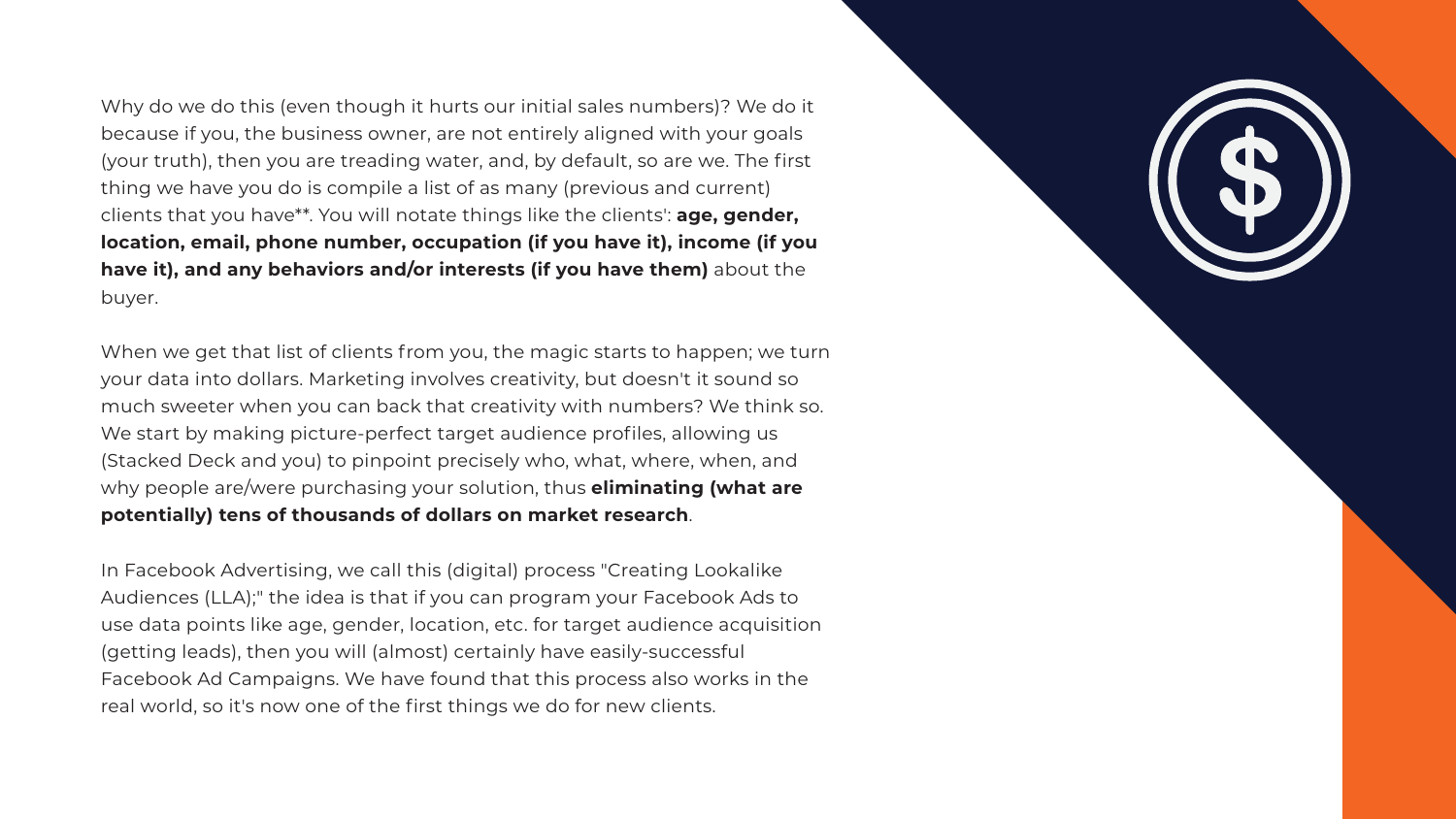### **Can You Fix What You Can't Measure? We Haven't Found a Way.**

It should go without saying, but there are too many fraudulent characters and greedy a\$\$holes out there today; unfortunately, they have fundamentally ruined the idea of marketing. They've (downright) given it a bad name. We're not here to tell you that we are the answer to all your problems and you'll wake up wealthy in the next 30 days, but we can tell you where to start and how to decrease the likelihood of failure; the best defense is a good offense - is that how the saying goes?

Well, it applies to your business, like clockwork. By measuring things like buyers' demographic & psychographic traits, location, time and duration of website traffic, and your business's historical sales data, we can give you up-to-the-minute recommendations for your business. If we ask you to do something, you can go to bed early knowing you the decisions you are making for your business are the best ones according to data, hard facts, and the truth.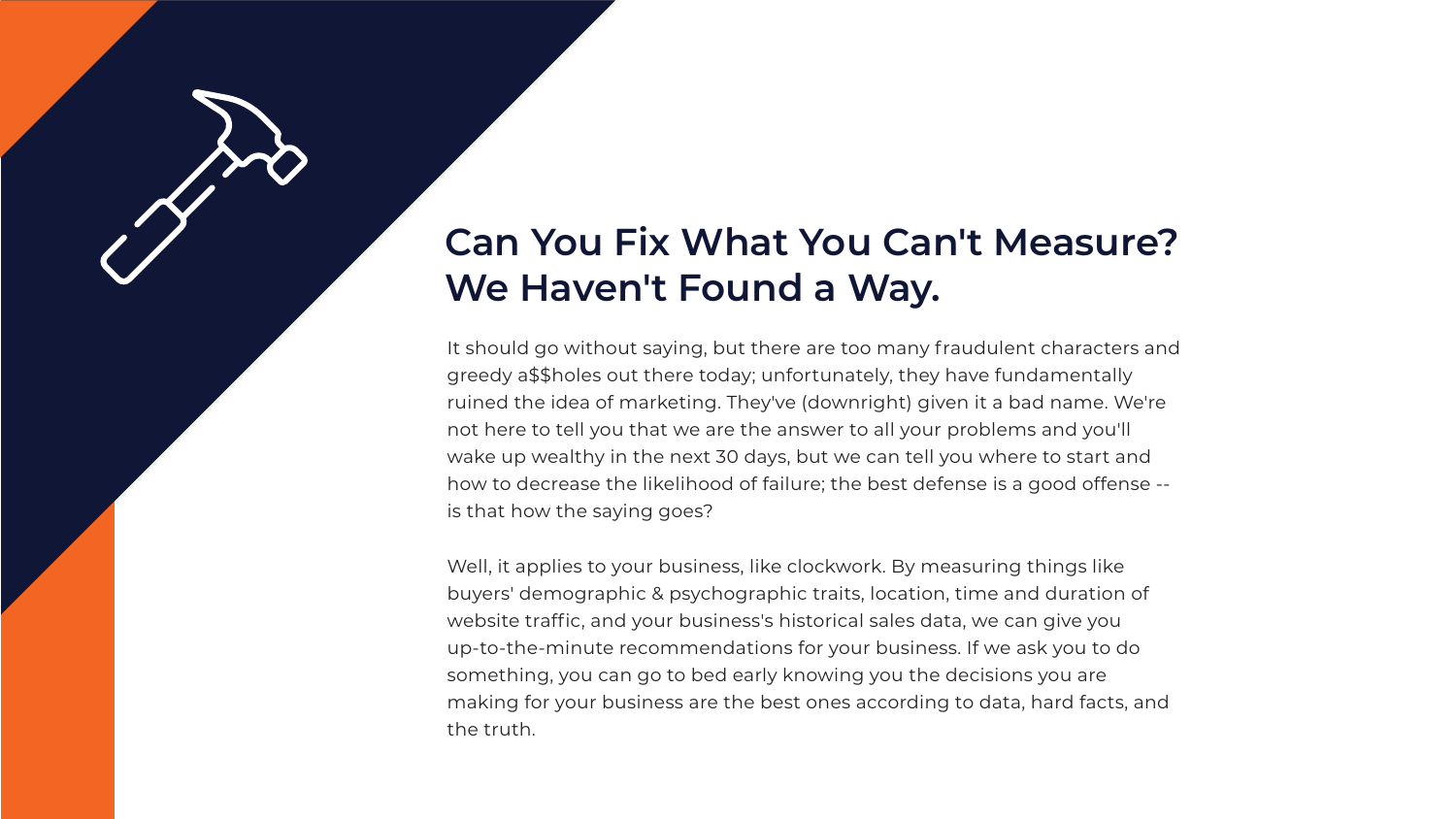## **A Whole New World**

This is when the fun begins. You and your team will start to settle into a new rhythm, and the money will start pouring in; for the first time, you will be able to spend time on your business by making unique, binge-worthy content. This will take your business from the stratosphere, clear into orbit. The sky is (literally) the limit. If you and your team are masters of discipline, we can help you make more money than you've ever imagined.

Are you tired of the same routine? Does your neighbor have a better car than you? Do you always feel like you need a vacation but never get one? Now is the time to make a change. **There's no time like the present to be the best version of yourself, so show us what you're made of and schedule a call with one of our Growth Experts today.** 

# **Key Results (for Case Study)**

- Attorney made partner at his firm after 5 months with us.
- Chiropractor has seen 5-6 new patients in the first 60 days with \$0 ad spend.
- Business Consultant has seen 3-5 new clients per month with \$0 ad spend.